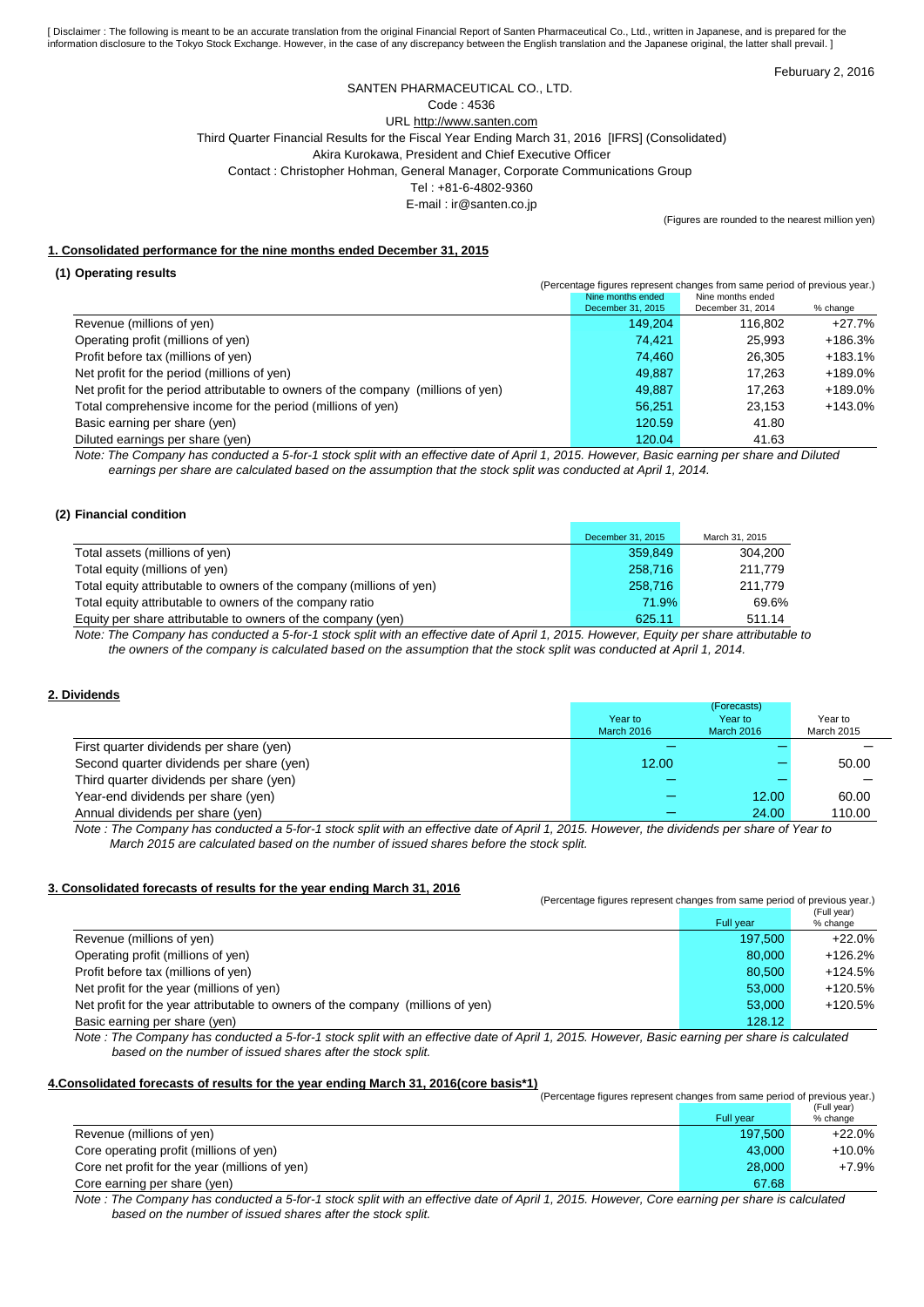### **\*Others**

**(1) Changes in significant subsidiaries during the term (changes in designated subsidiaries resulting in adjustment to the scope of consolidation) : No**

### **(2) Changes in accounting policies and accounting estimates**

- [i] Changes in the accounting policies required by IFRS : No
- [ii] Other changes : No
- [iii] Changes in accounting estimates : No

### **(3) Number of shares outstanding (common stock) :**

- [i] Number of shares outstanding at the end of period (including treasury shares) December 31, 2015 : 413,894,515
	- March 31, 2015 : 413, 265, 515
- [ii] Number of treasury stock at the end of period December 31, 2015 : 22,369

March 31, 2015 : 19,225

[iii] Average number of outstanding shares (during the fiscal year ended December 31) Third quarter ended December 31, 2015 : 413,682,088

Third quarter ended December 31, 2014 : 413,005,508

*Note : The Company has conducted a 5-for-1 stock split with an effective date of April 1, 2015. However, Number of shares outstanding (common stock) is calculated based on the assumption that the stock split was conducted at April 1, 2014.*

### **(Information regarding the implementation of quarterly review procedures)**

These quarterly financial results are not subject to quarterly review procedures. Thus, at the time of disclosure of these financial results, the quartely consolidated financial statement review procedures based on the Financial Instruments and Exchange Law, are in progress.

#### **(Information regarding adoptin of International Financial Reporting Standards)**

The company has adopted International Financial Reporting Standards (IFRS) effective from the fiscal year ended March 31, 2015. According to this adoption, the previous year's information is also based on IFRS.

#### **(Caution)**

Forecasts in this report are based on the currently available information. Actual results may differ materially depending on a number of factors including adverse economic conditions, delays in new products launch, currency exchange rate, legislative and regulatory developments.

#### **\*1 (core basis)**

Core results are non-IFRS measures that remove non-core items including amortization on intangible assets associated with products, other income and expenses, and financial income and expenses in order to provide greater transparency on underlying business performance.

#### **Information regarding the Consolidated Performance of results for the nine months ended December 31, 2015 (core basis)**

|                                                  | (Percentage figures represent changes from same period of previous year.) |                   |          |  |
|--------------------------------------------------|---------------------------------------------------------------------------|-------------------|----------|--|
|                                                  | Nine months ended                                                         |                   |          |  |
|                                                  | December 31, 2015                                                         | December 31, 2014 | % change |  |
| Revenue (millions of yen)                        | 149.204                                                                   | 116.802           | $+27.7%$ |  |
| Core operating profit (millions of yen)          | 35.122                                                                    | 28.361            | $+23.8%$ |  |
| Core net profit for the period (millions of yen) | 23.615                                                                    | 18.661            | $+26.5%$ |  |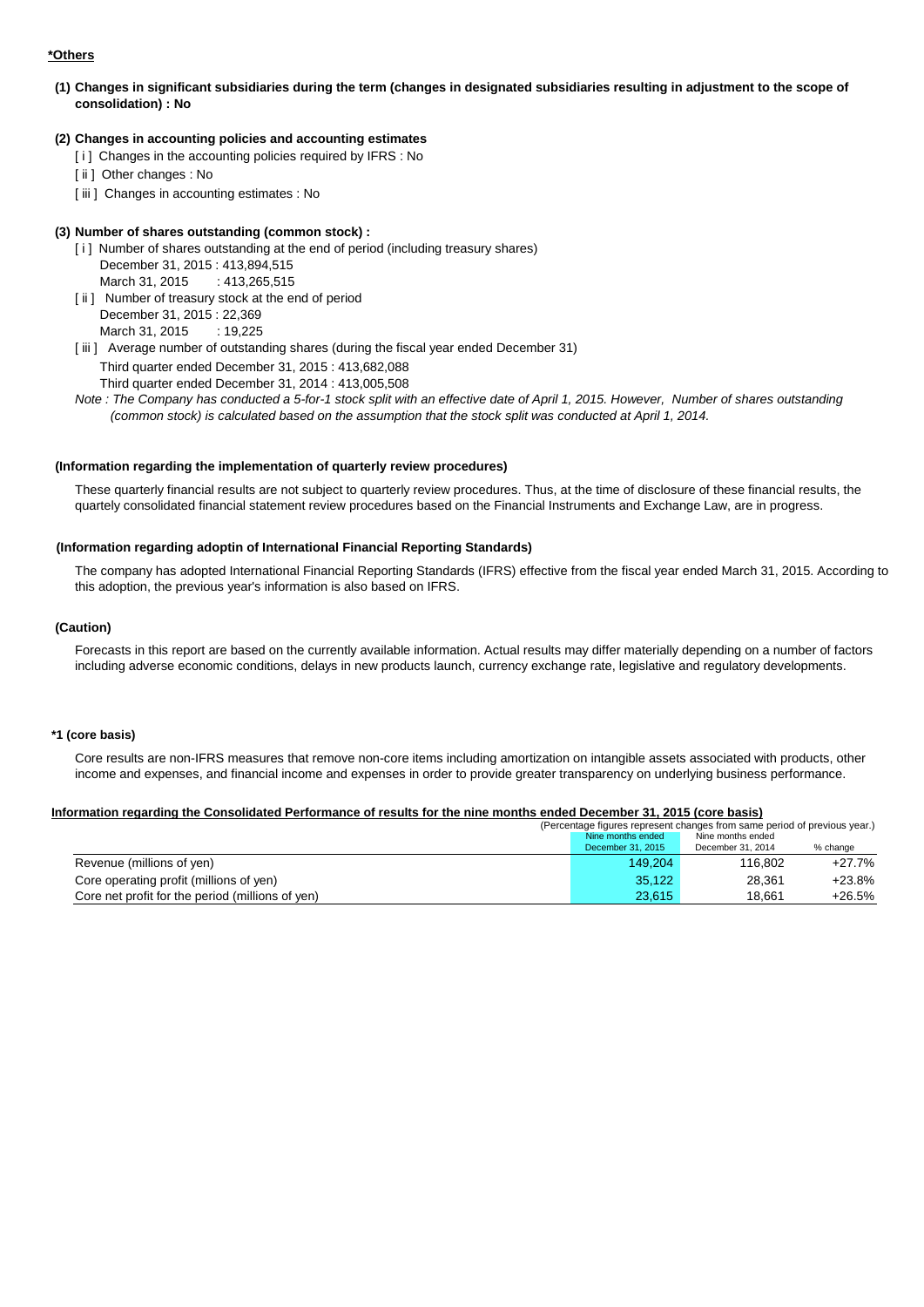# **Quarterly consolidated statements of income and comprehensive income**

|                                                                                           |                                        | (Millions of yen)                      |
|-------------------------------------------------------------------------------------------|----------------------------------------|----------------------------------------|
|                                                                                           | Nine months ended<br>December 31, 2014 | Nine months ended<br>December 31, 2015 |
| Revenue                                                                                   | 116,802                                | 149,204                                |
| Cost of sales                                                                             | (41, 430)                              | (56, 731)                              |
| Gross profit                                                                              | 75,372                                 | 92,474                                 |
| Selling, general and administraitive expenses                                             | (34, 545)                              | (43,067)                               |
| Research and development expenses                                                         | (12, 466)                              | (14, 284)                              |
| Amortization on intangible assets associated with products                                | (2,614)                                | (4, 589)                               |
| Other income                                                                              | 350                                    | 44,835                                 |
| Other expenses                                                                            | (104)                                  | (948)                                  |
| Operating profit                                                                          | 25,993                                 | 74,421                                 |
| Finance income                                                                            | 740                                    | 761                                    |
| Finance expenses                                                                          | (428)                                  | (723)                                  |
| Profit before tax                                                                         | 26,305                                 | 74,460                                 |
| Income tax expenses                                                                       | (9,042)                                | (24, 573)                              |
| Net profit for the period                                                                 | 17,263                                 | 49,887                                 |
| Other comprehensive income                                                                |                                        |                                        |
| Items that will not be reclassified subsequently to profit or loss                        |                                        |                                        |
| Remeasurements of defined benefit plans                                                   |                                        |                                        |
| Net gain on financial assets measured at fair value through<br>other comprehensive income | 2,424                                  | 6,689                                  |
| Items that may be reclassified subsequently to profit or loss                             |                                        |                                        |
| Foreign currency translation adjustments                                                  | 3,466                                  | (325)                                  |
| Other comprehensive income                                                                | 5,890                                  | 6,365                                  |
| Total comprehensive income                                                                | 23,153                                 | 56,251                                 |
| Profit attributable to                                                                    |                                        |                                        |
| Owners of the company                                                                     | 17,263                                 | 49,887                                 |
| Non-controlling interests                                                                 |                                        |                                        |
| Net profit for the period                                                                 | 17,263                                 | 49,887                                 |
| Total comprehensive income attributable to                                                |                                        |                                        |
| Owners of the company                                                                     | 23,153                                 | 56,251                                 |
| Non-controlling interests                                                                 |                                        |                                        |
| Total comprehensive income                                                                | 23,153                                 | 56,251                                 |
| Earnings per share                                                                        |                                        |                                        |
| Basic earnings per share (Yen)                                                            | 41.80                                  | 120.59                                 |
| Diluted earnings per share (Yen)                                                          | 41.63                                  | 120.04                                 |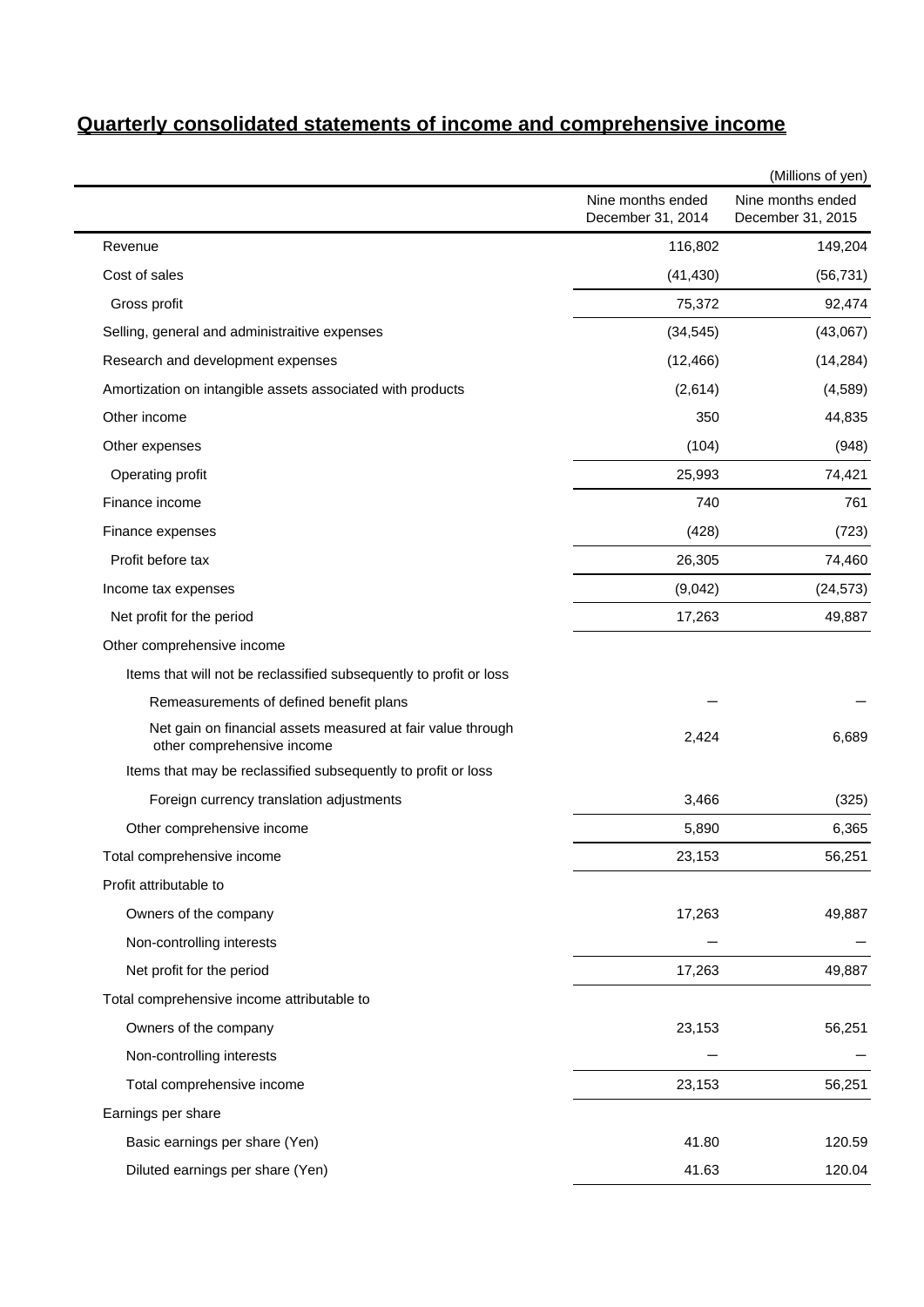|                               |                | (Millions of yen) |
|-------------------------------|----------------|-------------------|
|                               | March 31, 2015 | December 31, 2015 |
| <b>Assets</b>                 |                |                   |
| Non-current assets            |                |                   |
| Property, plant and equipment | 29,104         | 29,257            |
| Intangible assets             | 84,433         | 82,618            |
| <b>Financial assets</b>       | 34,725         | 45,515            |
| Deferred tax assets           | 2,978          | 2,414             |
| Other non-current assets      | 2,288          | 2,053             |
| Total non-current assets      | 153,528        | 161,856           |
| <b>Current assets</b>         |                |                   |
| Inventories                   | 20,133         | 22,503            |
| Trade and other receivables   | 61,701         | 68,708            |
| Other financial assets        | 187            | 544               |
| Other current assets          | 2,728          | 2,175             |
| Cash and cash equivalents     | 65,923         | 104,062           |
| Total current assets          | 150,672        | 197,993           |
| <b>Total assets</b>           | 304,200        | 359,849           |

# **Quarterly consolidated statement of financial position**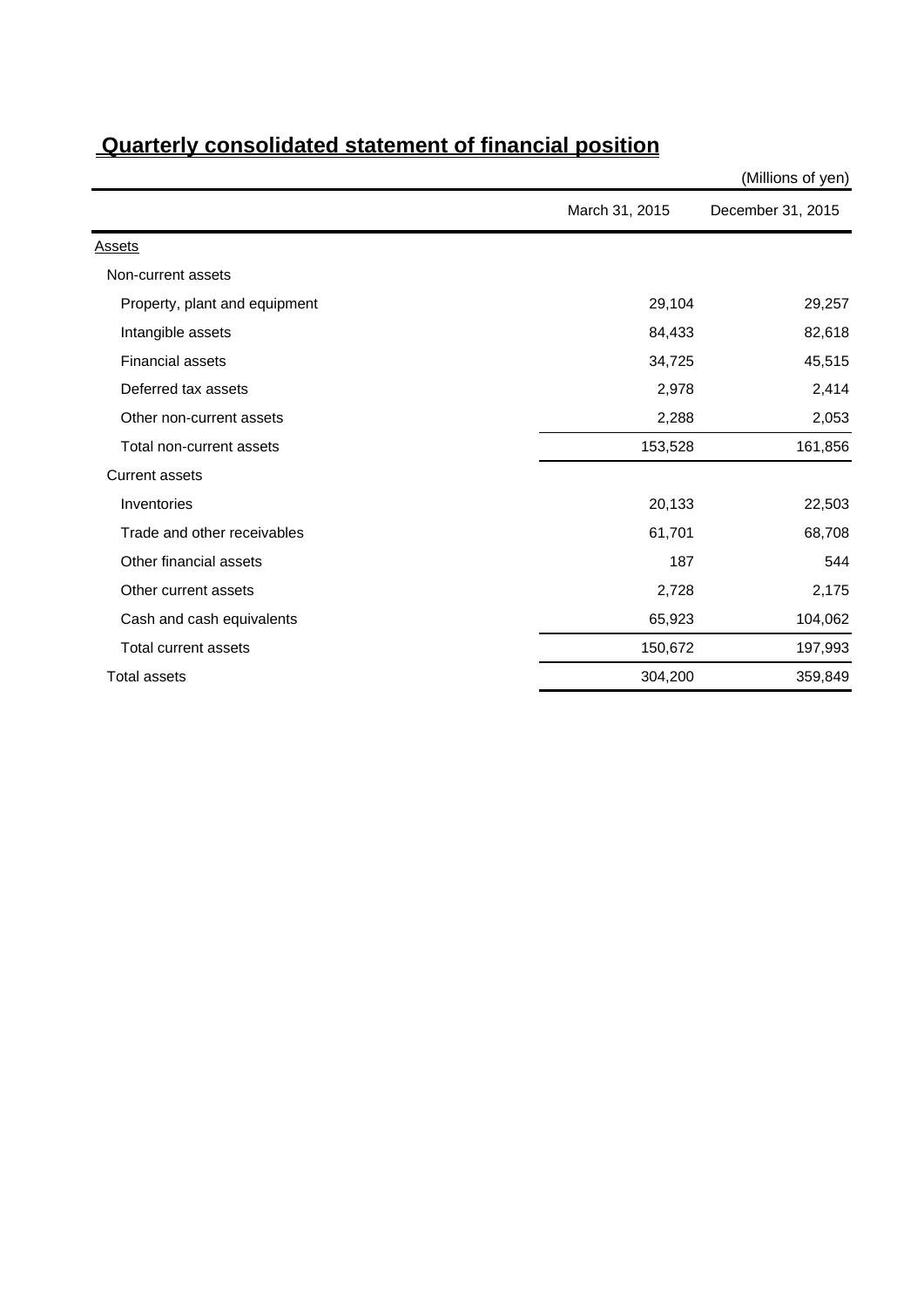|                                                    |                | (Millions of yen) |
|----------------------------------------------------|----------------|-------------------|
|                                                    | March 31, 2015 | December 31, 2015 |
| <b>Equity</b>                                      |                |                   |
| Share capital                                      | 7,383          | 7,595             |
| Capital surplus                                    | 8,077          | 8,289             |
| Treasury shares                                    | (18)           | (24)              |
| Retained earnings                                  | 178,840        | 219,216           |
| Other components of equity                         | 17,497         | 23,640            |
| Total equity attributable to owners of the company | 211,779        | 258,716           |
| <b>Total equity</b>                                | 211,779        | 258,716           |
| Liabilities                                        |                |                   |
| Non-current liabilities                            |                |                   |
| <b>Financial liabilities</b>                       | 25,351         | 16,504            |
| Net defined benefit liabilities                    | 5,459          | 5,397             |
| Provisions                                         | 1,444          | 1,678             |
| Deferred tax liabilities                           | 2,874          | 5,142             |
| Other non-current liabilities                      | 953            | 1,246             |
| Total non-current liabilities                      | 36,081         | 29,966            |
| <b>Current liabilities</b>                         |                |                   |
| Trade and other payables                           | 20,250         | 25,050            |
| Other financial liabilities                        | 19,298         | 19,469            |
| Income tax payable                                 | 6,729          | 18,894            |
| Provisions                                         | 1,197          | 1,356             |
| Other current liabilities                          | 8,866          | 6,399             |
| <b>Total current liabilities</b>                   | 56,340         | 71,168            |
| <b>Total liabilities</b>                           | 92,421         | 101,134           |
| Total equity and liabilities                       | 304,200        | 359,849           |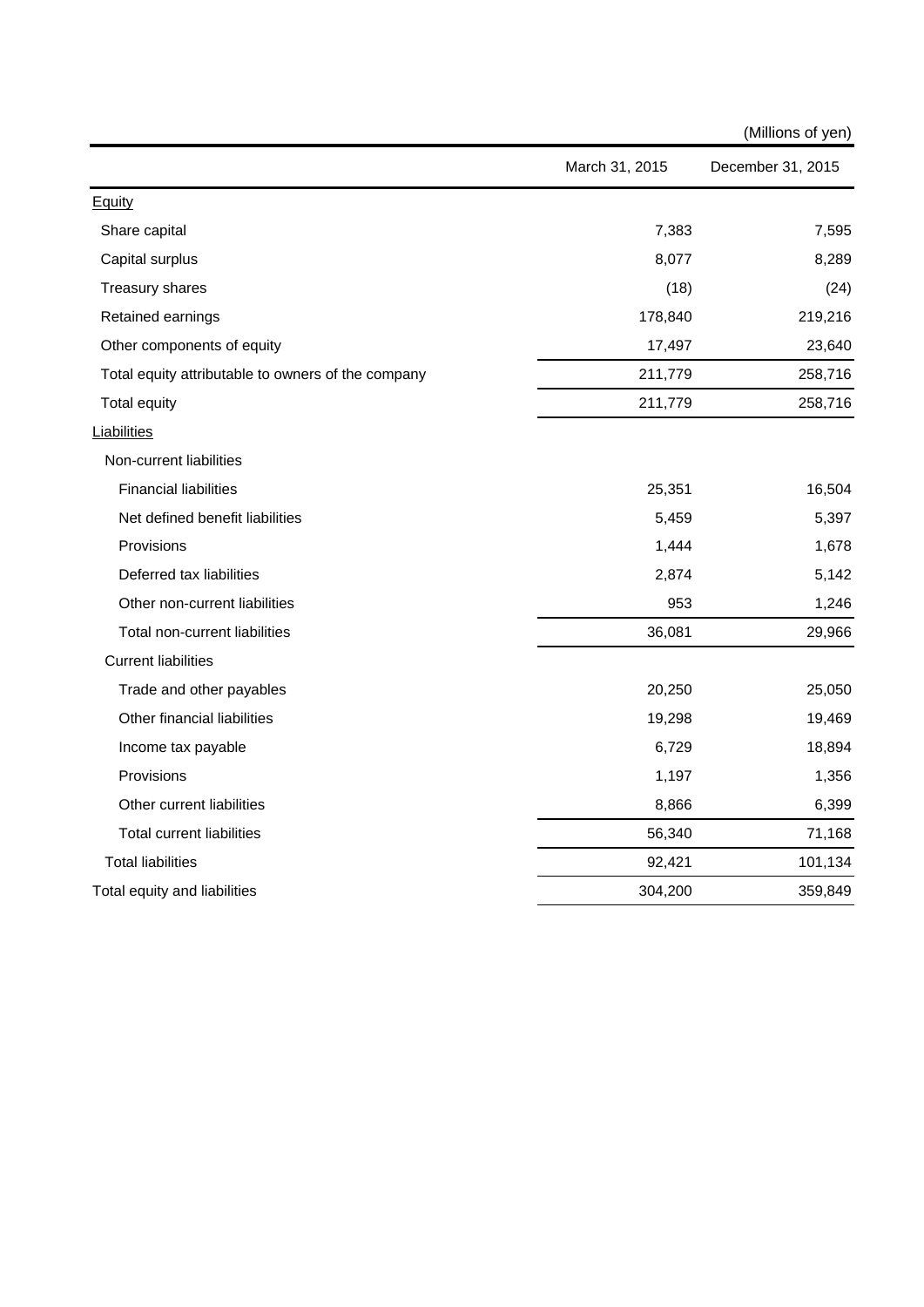### **Quarterly consolidated statement of changes in equity**

|                                |                  |                    |                    |                      |                                               | (Millions of yen)                                                                                             |
|--------------------------------|------------------|--------------------|--------------------|----------------------|-----------------------------------------------|---------------------------------------------------------------------------------------------------------------|
|                                |                  |                    |                    |                      | Other components of equity                    |                                                                                                               |
|                                | Share<br>capital | Capital<br>surplus | Treasury<br>shares | Retained<br>earnings | Remeasurements<br>of defined benefit<br>plans | Net gain or loss on<br>financial assets<br>measured at fair<br>value through other<br>comprehensive<br>income |
| Balance at April 1, 2014       | 7,264            | 7,959              | (9)                | 162,727              |                                               | 4,118                                                                                                         |
| Comprehensive income           |                  |                    |                    |                      |                                               |                                                                                                               |
| Net profit for the period      |                  |                    |                    | 17,263               |                                               |                                                                                                               |
| Other comprehensive income     |                  |                    |                    |                      |                                               | 2,424                                                                                                         |
| Total comprehensive income     |                  |                    |                    | 17,263               |                                               | 2,424                                                                                                         |
| Transactions with owners       |                  |                    |                    |                      |                                               |                                                                                                               |
| Issuance of new shares         | 63               | 63                 |                    |                      |                                               |                                                                                                               |
| Acquisition of treasury shares |                  |                    | (7)                |                      |                                               |                                                                                                               |
| <b>Dividends</b>               |                  |                    |                    | (8, 259)             |                                               |                                                                                                               |
| Share-based payments           |                  |                    |                    |                      |                                               |                                                                                                               |
| Other                          |                  |                    |                    | 37                   |                                               | (37)                                                                                                          |
| Total transactions with owners | 63               | 63                 | (7)                | (8,222)              |                                               | (37)                                                                                                          |
| Balance at December 31, 2014   | 7,327            | 8,022              | (17)               | 171,769              |                                               | 6,504                                                                                                         |

|                                |                                                   | Other components of equity          |        |                                                                    |                 |
|--------------------------------|---------------------------------------------------|-------------------------------------|--------|--------------------------------------------------------------------|-----------------|
|                                | Foreign<br>currency<br>translation<br>adjustments | Subscription<br>rights to<br>shares | Total  | <b>Total equity</b><br>attributable to<br>owners of<br>the company | Total<br>Equity |
| Balance at April 1, 2014       | 4,752                                             | 399                                 | 9,269  | 187,210                                                            | 187,210         |
| Comprehensive income           |                                                   |                                     |        |                                                                    |                 |
| Net profit for the period      |                                                   |                                     |        | 17,263                                                             | 17,263          |
| Other comprehensive income     | 3,466                                             |                                     | 5,890  | 5,890                                                              | 5,890           |
| Total comprehensive income     | 3,466                                             |                                     | 5,890  | 23,153                                                             | 23,153          |
| Transactions with owners       |                                                   |                                     |        |                                                                    |                 |
| Issuance of new shares         |                                                   | (18)                                | (18)   | 108                                                                | 108             |
| Acquisition of treasury shares |                                                   |                                     |        | (7)                                                                | (7)             |
| <b>Dividends</b>               |                                                   |                                     |        | (8, 259)                                                           | (8,259)         |
| Share-based payments           |                                                   | 186                                 | 186    | 186                                                                | 186             |
| Other                          |                                                   |                                     | (37)   |                                                                    |                 |
| Total transactions with owners |                                                   | 168                                 | 130    | (7, 973)                                                           | (7, 973)        |
| Balance at December 31, 2014   | 8,219                                             | 567                                 | 15,289 | 202,391                                                            | 202,391         |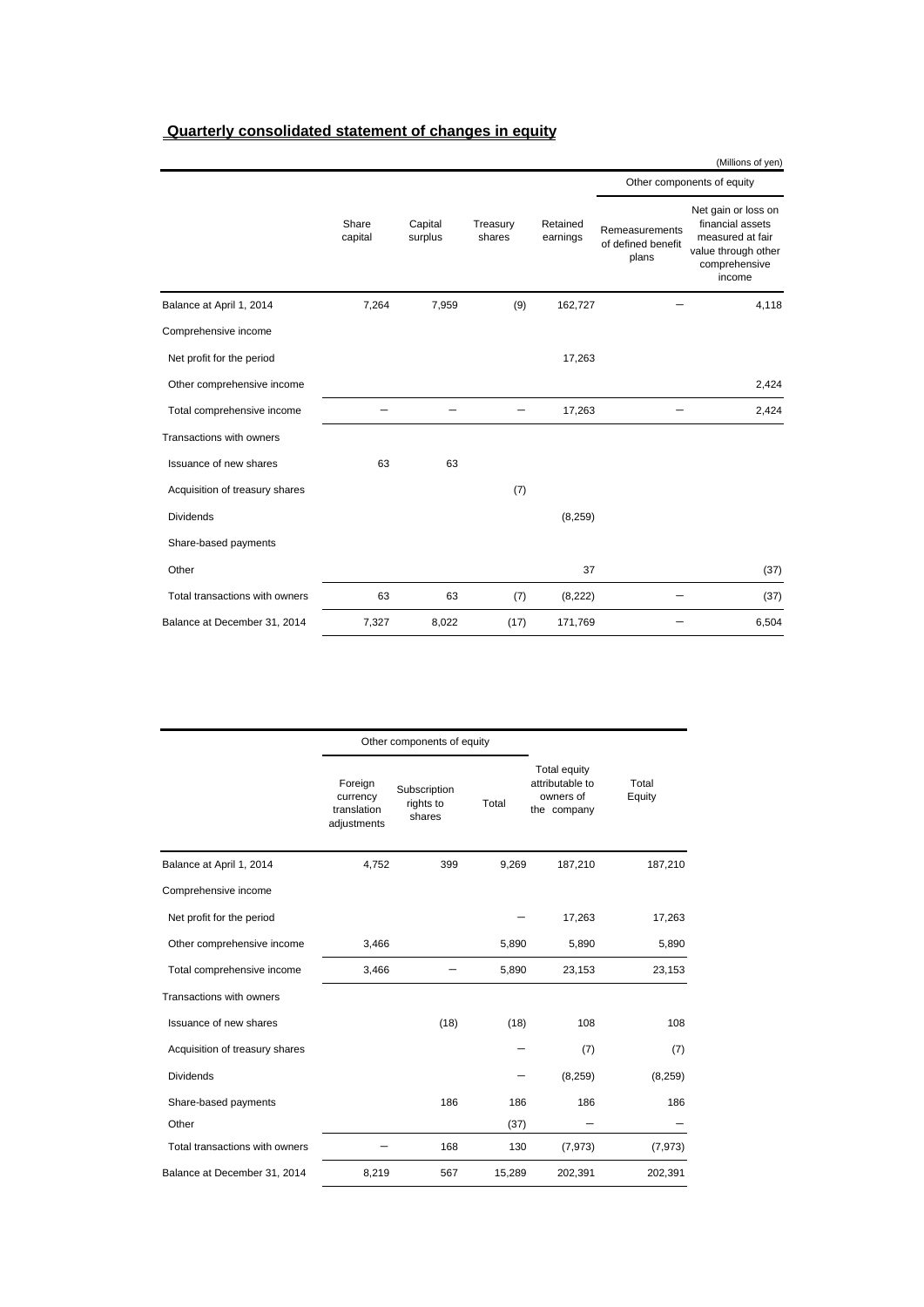#### (Millions of yen) Remeasurements of defined benefit plans Net gain or loss on financial assets measured at fair value through other comprehensive income Balance at April 1, 2015 **7,383** 8,077 (18) 178,840 - 11,944 Comprehensive income Net profit for the period 49,887 Other comprehensive income 6,689 Total comprehensive income  $49,887$   $6,689$ Transactions with owners Issuance of new shares 212 212 Acquisition of treasury shares (5) Dividends (9,925) Share-based payments Other  $414$  (414) Total transactions with owners  $212$   $212$   $(5)$   $(9,511)$   $(414)$ Share capital Capital surplus Treasury shares Retained earnings Other components of equity

Balance at December 31, 2015 7,595 8,289 (24) 219,216 - 18,220

|                                |                                                   | Other components of equity          |        |                                                             |                 |
|--------------------------------|---------------------------------------------------|-------------------------------------|--------|-------------------------------------------------------------|-----------------|
|                                | Foreign<br>currency<br>translation<br>adjustments | Subscription<br>rights to<br>shares | Total  | Total equity<br>attributable to<br>owners of<br>the company | Total<br>Equity |
| Balance at April 1, 2015       | 5,000                                             | 553                                 | 17,497 | 211,779                                                     | 211,779         |
| Comprehensive income           |                                                   |                                     |        |                                                             |                 |
| Net profit for the period      |                                                   |                                     |        | 49,887                                                      | 49,887          |
| Other comprehensive income     | (325)                                             |                                     | 6,365  | 6,365                                                       | 6,365           |
| Total comprehensive income     | (325)                                             |                                     | 6,365  | 56,251                                                      | 56,251          |
| Transactions with owners       |                                                   |                                     |        |                                                             |                 |
| Issuance of new shares         |                                                   | (57)                                | (57)   | 366                                                         | 366             |
| Acquisition of treasury shares |                                                   |                                     |        | (5)                                                         | (5)             |
| <b>Dividends</b>               |                                                   |                                     |        | (9,925)                                                     | (9,925)         |
| Share-based payments           |                                                   | 249                                 | 249    | 249                                                         | 249             |
| Other                          |                                                   |                                     | (414)  |                                                             |                 |
| Total transactions with owners |                                                   | 192                                 | (222)  | (9,315)                                                     | (9,315)         |
| Balance at December 31, 2015   | 4,675                                             | 745                                 | 23,640 | 258,716                                                     | 258,716         |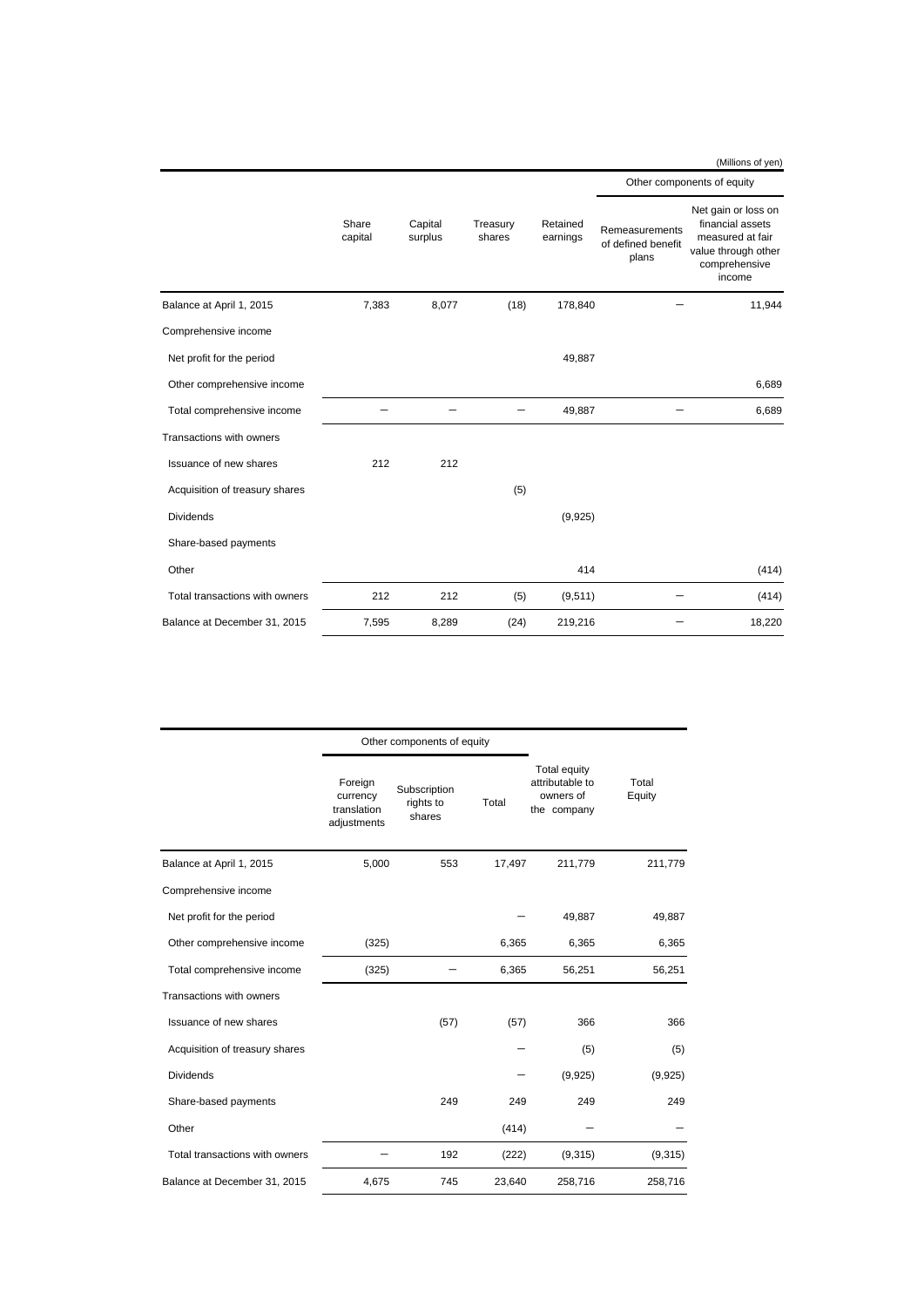|                                                                 | (Millions of yen)                      |                                        |  |  |  |
|-----------------------------------------------------------------|----------------------------------------|----------------------------------------|--|--|--|
|                                                                 | Nine months ended<br>December 31, 2014 | Nine months ended<br>December 31, 2015 |  |  |  |
| Cash flows from operating activities                            |                                        |                                        |  |  |  |
| Net profit for the period                                       | 17,263                                 | 49,887                                 |  |  |  |
| Depreciation and amortisation                                   | 4,821                                  | 6,873                                  |  |  |  |
| Impairment losses                                               | 33                                     | 356                                    |  |  |  |
| Finance income and expenses                                     | (531)                                  | (552)                                  |  |  |  |
| Income tax expenses                                             | 9,042                                  | 24,573                                 |  |  |  |
| Gain on disposal of disposal groups                             |                                        | (44, 477)                              |  |  |  |
| Decrease (increase) in trade and other receivables              | (3,703)                                | (7, 182)                               |  |  |  |
| Decrease (increase) in inventories                              | 2,079                                  | (2, 559)                               |  |  |  |
| Increase (decrease) in trade and other payables                 | (2,841)                                | 4,853                                  |  |  |  |
| Increase (decrease) in net defined benefit liabilities          | 496                                    | 338                                    |  |  |  |
| Other                                                           | 631                                    | (1, 949)                               |  |  |  |
| Subtotal                                                        | 27,291                                 | 30,160                                 |  |  |  |
| Interest received                                               | 66                                     | 50                                     |  |  |  |
| Dividends received                                              | 539                                    | 572                                    |  |  |  |
| Interest paid                                                   | (47)                                   | (70)                                   |  |  |  |
| Income tax paid                                                 | (13, 874)                              | (12, 749)                              |  |  |  |
| Net cash flows from (used in) operating activities              | 13,974                                 | 17,963                                 |  |  |  |
| Cash flows from investing activities                            |                                        |                                        |  |  |  |
| Payments into time deposits                                     | (83)                                   | (21)                                   |  |  |  |
| Proceeds from withdrawal of time deposits                       | 180                                    | 21                                     |  |  |  |
| Payments for acquisition of investments                         | (111)                                  | (2,207)                                |  |  |  |
| Proceeds from sale and redemption of investments                | 2,947                                  | 1,310                                  |  |  |  |
| Payments for acquisition of property, plant and equipment       | (2,058)                                | (3,639)                                |  |  |  |
| Payments for acquisition of intangible assets                   | (62, 585)                              | (1,630)                                |  |  |  |
| Proceeds on disposal of disposal groups                         |                                        | 45,000                                 |  |  |  |
| Other                                                           | 42                                     | 8                                      |  |  |  |
| Net cash flows from (used in) investing activities              | (61, 669)                              | 38,842                                 |  |  |  |
| Cash flows from financing activities                            |                                        |                                        |  |  |  |
| Proceeds from short-term loans                                  | 35,000                                 |                                        |  |  |  |
| Repayments of short-term loans                                  | (35,000)                               |                                        |  |  |  |
| Proceeds from long-term loans                                   | 40,000                                 |                                        |  |  |  |
| Repayments of long-term loans                                   | (21)                                   | (8,839)                                |  |  |  |
| Dividends paid                                                  | (8, 182)                               | (9,826)                                |  |  |  |
| Other                                                           | 99                                     | 332                                    |  |  |  |
| Net cash flows from (used in) financing activities              | 31,896                                 | (18, 333)                              |  |  |  |
| Net increase (decrease) in cash and cash equivalents            | (15,798)                               | 38,472                                 |  |  |  |
| Cash and cash equivalents at the beginning of the period        | 72,397                                 | 65,923                                 |  |  |  |
| Effect of exchange rate changes on cash and cash<br>equivalents | 1,684                                  | (333)                                  |  |  |  |
| Cash and cash equivalents at the end of period                  | 58,282                                 | 104,062                                |  |  |  |

# **Quarterly consolidated statement of cash flows**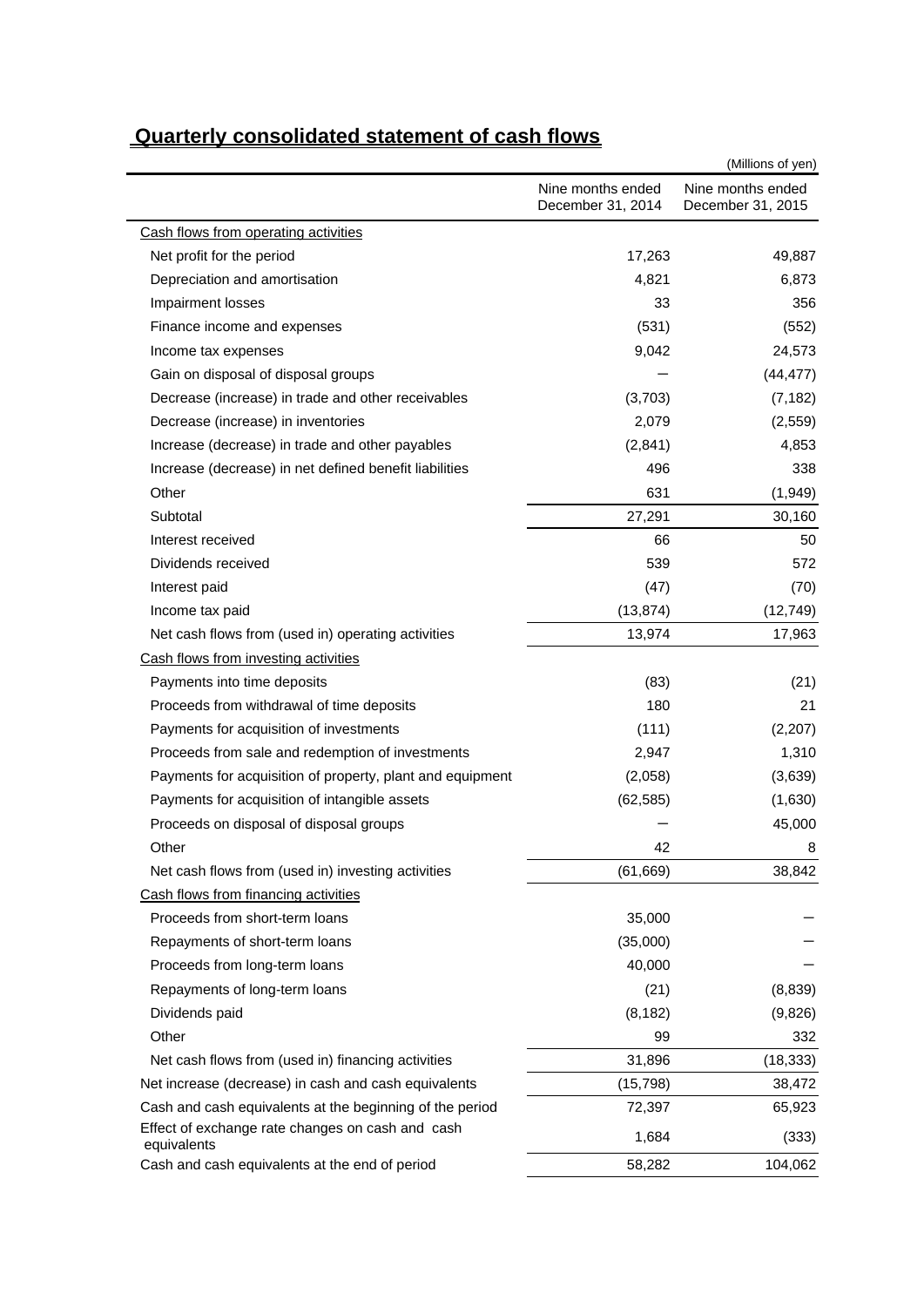# **Segment information**

### **1.Nine months ended December 31, 2014**

|                           |                                                          |                   |                   |             | (Millions of yen)     |
|---------------------------|----------------------------------------------------------|-------------------|-------------------|-------------|-----------------------|
|                           | <reportable segment=""><br/>Pharmaceuticals</reportable> | Other<br>(Note:1) | Total             | Adjustments | Consolidated<br>total |
| Revenue:                  |                                                          |                   |                   |             |                       |
| <b>External customers</b> | 114,899                                                  | 1,903             | 116,802           |             | 116,802               |
| Intersegment              |                                                          | 472               | 472               | (472)       |                       |
| Total                     | 114,899                                                  | 2,375             | 117,274           | (472)       | 116,802               |
| Segment income(loss)      |                                                          |                   |                   |             |                       |
| (Note:2)                  | 26,120                                                   | (127)             | 25,993            |             | 25,993                |
|                           |                                                          |                   | Finance income    |             | 740                   |
|                           |                                                          |                   | Finance expenses  |             | (428)                 |
|                           |                                                          |                   | Profit before tax |             | 26,305                |

Notes: 1."Other" segment mainly includes medical equipment.

2.Segment income(loss) is based on operating profit.

### **2.Nine months ended December 31, 2015**

|                           |                                                          |                   |                   |             | (Millions of yen)     |
|---------------------------|----------------------------------------------------------|-------------------|-------------------|-------------|-----------------------|
|                           | <reportable segment=""><br/>Pharmaceuticals</reportable> | Other<br>(Note:1) | Total             | Adjustments | Consolidated<br>total |
| Revenue:                  |                                                          |                   |                   |             |                       |
| <b>External customers</b> | 147,194                                                  | 2,011             | 149,204           |             | 149,204               |
| Intersegment              |                                                          | 496               | 496               | (496)       |                       |
| Total                     | 147,194                                                  | 2,506             | 149,700           | (496)       | 149,204               |
| Segment income(loss)      |                                                          |                   |                   |             |                       |
| (Note:2)                  | 75,202                                                   | (781)             | 74,421            |             | 74,421                |
|                           |                                                          |                   | Finance income    |             | 761                   |
|                           |                                                          |                   | Finance expenses  |             | (723)                 |
|                           |                                                          |                   | Profit before tax |             | 74,460                |

Notes: 1."Other" segment mainly includes medical equipment.

2.Segment income(loss) is based on operating profit.

 $(M)$ illions of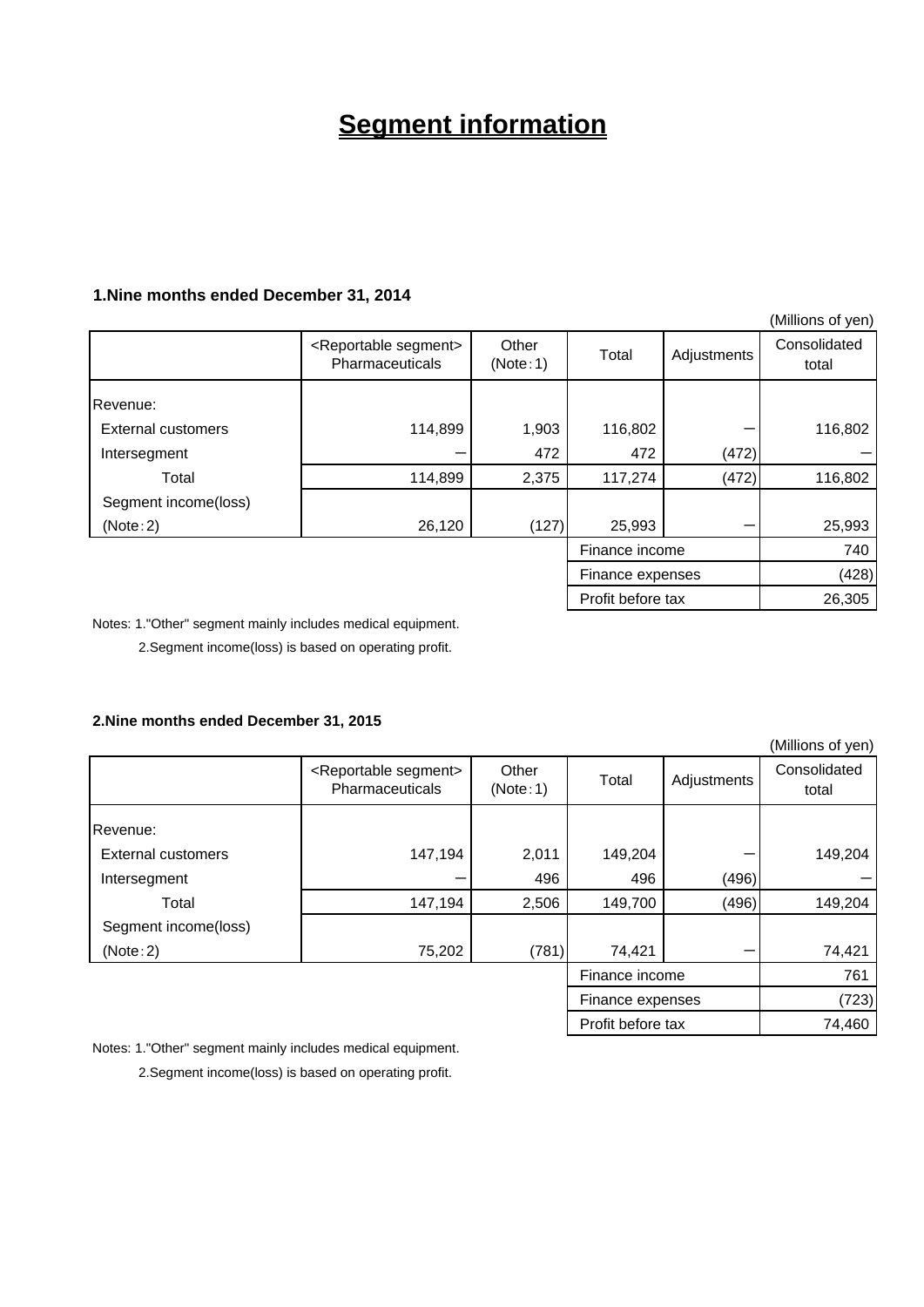### **<Reference>**

Sales of major pharmaceuticals

|                                                                        |                                          |               |                                |                                  |                                                    |                                |                                                    |                                      | (Millions of yen)                                  |
|------------------------------------------------------------------------|------------------------------------------|---------------|--------------------------------|----------------------------------|----------------------------------------------------|--------------------------------|----------------------------------------------------|--------------------------------------|----------------------------------------------------|
|                                                                        |                                          |               |                                | Year ended March 31, 2015        |                                                    |                                |                                                    | Year ending March 31, 2016           |                                                    |
| Brand name<br>Generic name/formulation                                 | Therapeutic<br>category                  | Region        | First nine<br>months<br>Actual | Year ended<br>March 31<br>Actual | Changes<br>from same<br>period of<br>previous year | First nine<br>months<br>Actual | Changes<br>from same<br>period of<br>previous year | Year ending<br>March 31<br>Forecasts | Changes<br>from same<br>period of<br>previous year |
|                                                                        |                                          |               |                                |                                  |                                                    |                                |                                                    |                                      |                                                    |
|                                                                        |                                          | Total         | 10,532                         | 13,399                           | $-1.4%$                                            | 11,528                         | 9.5%                                               | 14,469                               | 8.0%                                               |
| Cravit<br>levofloxacin/ophthalmic solution                             | Bacterial<br>conjunctivitis              | Japan         | 5,180                          | 6,498                            | $-20.5%$                                           | 4,821                          | $-6.9%$                                            | 6,059                                | $-6.8%$                                            |
|                                                                        |                                          | Asia          | 4,240                          | 5,423                            | 31.0%                                              | 5,632                          | 32.8%                                              | 6,992                                | 28.9%                                              |
|                                                                        |                                          | Europe        | 1,113                          | 1,478                            | 16.4%<br>$-0.7%$                                   | 1,075                          | $-3.4%$<br>$-8.0%$                                 | 1,417                                | $-4.1%$<br>$-4.5%$                                 |
| Tarivid                                                                | Bacterial                                | Total         | 1,592<br>610                   | 1,910<br>762                     | $-20.2%$                                           | 1,465<br>548                   | $-10.2%$                                           | 1,824<br>676                         | $-11.4%$                                           |
| ofloxacin/ophthalmic solution                                          | conjunctivitis                           | Japan<br>Asia | 982                            | 1,147                            | 18.5%                                              | 917                            | $-6.6%$                                            | 1,148                                | 0.0%                                               |
|                                                                        |                                          | Total         | 222                            | 381                              |                                                    | 1,123                          | 405.4%                                             | 1,544                                | 304.9%                                             |
| Tapcom<br>tafluprost-timolol maleate/                                  | Glaucoma                                 | Japan         | 220                            | 342                              |                                                    | 1,012                          | 359.0%                                             | 1,354                                | 295.4%                                             |
| combination ophthalmic solution                                        |                                          | Europe        | $\overline{2}$                 | 39                               |                                                    | 111                            |                                                    | 190                                  | 387.8%                                             |
|                                                                        |                                          | Total         | 9,303                          | 12,330                           | $-1.5%$                                            | 12,044                         | 29.5%                                              | 16,145                               | 30.9%                                              |
| Tapros                                                                 |                                          | Japan         | 6,306                          | 8,329                            | $-7.0%$                                            | 7,170                          | 13.7%                                              | 9,348                                | 12.2%                                              |
| tafluprost/ophthalmic solution                                         | Glaucoma                                 | Asia          | 598                            | 817                              | 57.1%                                              | 864                            | 44.5%                                              | 1,225                                | 50.0%                                              |
|                                                                        |                                          | Europe        | 2,399                          | 3,185                            | 4.8%                                               | 4,010                          | 67.1%                                              | 5,571                                | 74.9%                                              |
|                                                                        |                                          | Total         | 8,641                          | 12,478                           | 5.3%                                               | 15,711                         | 81.8%                                              | 21,029                               | 68.5%                                              |
| Cosopt<br>dorzolamide hydrochloride-timolol                            |                                          | Japan         | 8,220                          | 10,689                           | $-9.8%$                                            | 8,829                          | 7.4%                                               | 11,534                               | 7.9%                                               |
| maleate/combination ophthalmic                                         | Glaucoma                                 | Asia          | 394                            | 892                              |                                                    | 1,908                          | 383.7%                                             | 2,670                                | 199.3%                                             |
| solution                                                               |                                          | Europe        | 27                             | 897                              |                                                    | 4,974                          |                                                    | 6,825                                | 660.8%                                             |
|                                                                        |                                          | Total         | 934                            | 1,267                            | 7.0%                                               | 1,538                          | 64.7%                                              | 2,019                                | 59.3%                                              |
| Timoptol                                                               |                                          | Japan         | 927                            | 1,216                            | 2.7%                                               | 964                            | 4.0%                                               | 1,238                                | 1.7%                                               |
| timolol maleate/ophthalmic solution                                    | Glaucoma                                 | Asia          | $\overline{7}$                 | 29                               |                                                    | 108                            |                                                    | 146                                  | 402.5%                                             |
|                                                                        |                                          | Europe        |                                | 22                               |                                                    | 467                            |                                                    | 635                                  |                                                    |
|                                                                        |                                          | Total         | 1,466                          | 1,984                            | 2.7%                                               | 1,971                          | 34.4%                                              | 2,745                                | 38.4%                                              |
| <b>Timoptol XE</b>                                                     |                                          | Japan         | 1,454                          | 1,918                            | $-0.7%$                                            | 1,522                          | 4.7%                                               | 1,927                                | 0.5%                                               |
| timolol maleate/                                                       | Glaucoma                                 | Asia          | 11                             | 27                               |                                                    | 66                             | 505.8%                                             | 94                                   | 245.4%                                             |
| long-acting ophthalmic solution                                        |                                          | Europe        | 1                              | 39                               |                                                    | 383                            |                                                    | 725                                  |                                                    |
|                                                                        |                                          | Total         | 1,066                          | 1,853                            | $\overline{\phantom{a}}$                           | 3,471                          | 225.6%                                             | 4,538                                | 145.0%                                             |
| Trusopt                                                                |                                          | Japan         | 1,036                          | 1,545                            |                                                    | 1,725                          | 66.6%                                              | 2,136                                | 38.3%                                              |
| dorzolamide hydrochloride/<br>ophthalmic solution                      | Glaucoma                                 | Asia          | 20                             | 55                               |                                                    | 391                            |                                                    | 497                                  | 798.5%                                             |
|                                                                        |                                          | Europe        | 11                             | 252                              |                                                    | 1,355                          |                                                    | 1,906                                | 655.2%                                             |
| Detantol                                                               | Glaucoma                                 |               | 961                            | 1,228                            | $-20.7%$                                           | 903                            | $-6.0%$                                            | 1,141                                | $-7.1%$                                            |
| bunazosin hydrochloride                                                |                                          | Japan         |                                |                                  |                                                    |                                |                                                    |                                      |                                                    |
| Rescula<br>isopropyl unoprostone                                       | Glaucoma                                 | Japan         | 1,517                          | 1,935                            | $-9.9%$                                            | 1,492                          | $-1.7%$                                            | 1,926                                | $-0.5%$                                            |
| Alesion<br>epinastine HCI/ophthalmic solution                          | Allergy                                  | Japan         | 2,893                          | 6,698                            | 218.5%                                             | 4,510                          | 55.9%                                              | 8,214                                | 22.6%                                              |
| Livostin<br>levocabastine hydrochloride/<br>ophthalmic solution        | Allergy                                  | Japan         | 1,261                          | 2,263                            | $-10.7%$                                           | 439                            | $-65.2%$                                           | 788                                  | $-65.2%$                                           |
| Hyalein                                                                |                                          | Total         | 15,200                         | 19,611                           | $-8.4%$                                            | 15,804                         | 4.0%                                               | 20,640                               | 5.3%                                               |
| sodium hyaluronate/ophthalmic                                          | Corneal<br>disease                       | Japan         | 11,932                         | 15,316                           | $-15.7%$                                           | 11,627                         | $-2.6%$                                            | 14,782                               | $-3.5%$                                            |
| solution                                                               |                                          | Asia          | 3,267                          | 4,295                            | 32.7%                                              | 4,177                          | 27.8%                                              | 5,858                                | 36.4%                                              |
| Diquas                                                                 |                                          | Total         | 5,860                          | 7,895                            | $-0.5%$                                            | 7,228                          | 23.3%                                              | 10,057                               | 27.4%                                              |
| diquafosol sodium/ophthalmic                                           | Corneal<br>disease                       | Japan         | 5,544                          | 7,419                            | $-5.3%$                                            | 6,700                          | 20.9%                                              | 9,172                                | 23.6%                                              |
| solution                                                               |                                          | Asia          | 316                            | 476                              | 344.8%                                             | 528                            | 67.0%                                              | 885                                  | 85.9%                                              |
| Flumetholon                                                            |                                          | Total         | 2,800                          | 3,811                            | $-2.3%$                                            | 2,883                          | 3.0%                                               | 3,818                                | 0.2%                                               |
| fluorometholone/ophthalmic                                             | Inflammation                             | Japan         | 1,992                          | 2,844                            | $-7.5%$                                            | 1,937                          | $-2.7%$                                            | 2,651                                | $-6.8%$                                            |
| solution                                                               |                                          | Asia          | 808                            | 967                              | 17.5%                                              | 945                            | 17.1%                                              | 1,167                                | 20.7%                                              |
|                                                                        |                                          | Total         | 3,052                          | 3,909                            | $-1.7%$                                            | 3,351                          | 9.8%                                               | 4,325                                | 10.6%                                              |
| Kary Uni<br>pirenoxine/ophthalmic solution                             | Senile<br>cataract                       | Japan         | 2,268                          | 2,908                            | $-8.0%$                                            | 2,296                          | 1.2%                                               | 2,976                                | 2.3%                                               |
|                                                                        |                                          | Asia          | 784                            | 1,001                            | 22.6%                                              | 1,055                          | 34.6%                                              | 1,349                                | 34.8%                                              |
| Opegan Hi<br>sodium hyaluronate/<br>adjuvant for ophthalmic operations | Adjuvant for<br>ophthalmic<br>operations | Japan         | 2,002                          | 2,574                            | $-10.2%$                                           | 2,027                          | 1.2%                                               | 2,608                                | 1.3%                                               |
| Eylea<br>aflibercept/intravitreal injection                            | Intravitreal VEGF<br>inhibitor           | Japan         | 17,718                         | 24,886                           | 32.7%                                              | 31,203                         | 76.1%                                              | 40,587                               | 63.1%                                              |
| OTC pharmaceuticals                                                    |                                          |               | 4,962                          | 6,705                            | 4.1%                                               | 8,138                          | 64.0%                                              | 10,173                               | 51.7%                                              |

\*Forecasts in this report are based on the currently available information. Actual results may differ materially depending on a number of factors including adverse economic conditions, etc.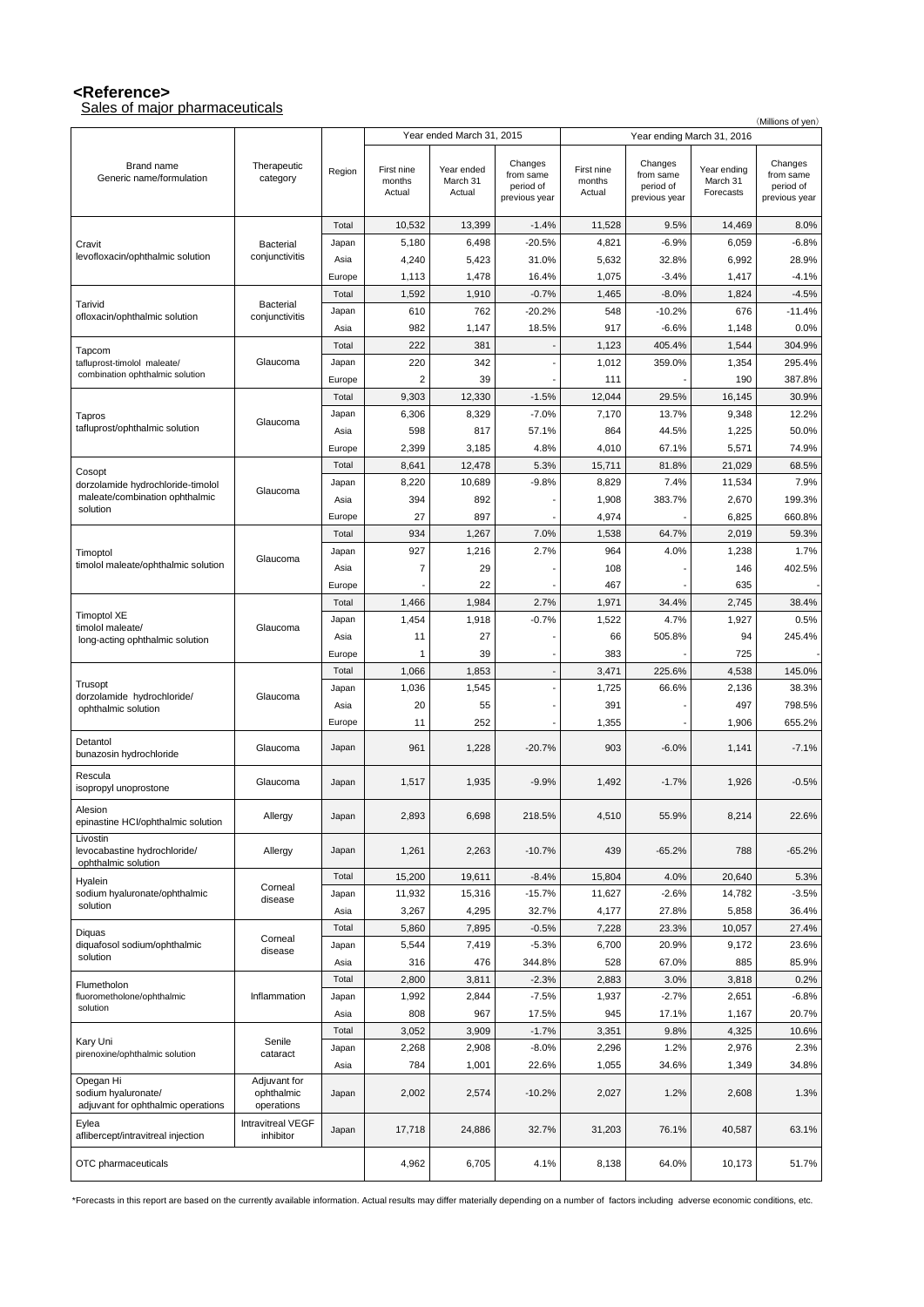## Research & development

## ■Pipeline of prescription pharmaceuticals (Clinical Stage)

| Generic name                                                                                                                                                                                                                                                                                                                                                                                                                                    | Dev. code                                                                                                                                                                                                                  | Indication                                                                                                                                                                                                                                                                                                                | Original/Licensor                  | Region | P <sub>1</sub> | P <sub>2</sub> | P <sub>3</sub> |                  | NDA Filed Approved Launched    |
|-------------------------------------------------------------------------------------------------------------------------------------------------------------------------------------------------------------------------------------------------------------------------------------------------------------------------------------------------------------------------------------------------------------------------------------------------|----------------------------------------------------------------------------------------------------------------------------------------------------------------------------------------------------------------------------|---------------------------------------------------------------------------------------------------------------------------------------------------------------------------------------------------------------------------------------------------------------------------------------------------------------------------|------------------------------------|--------|----------------|----------------|----------------|------------------|--------------------------------|
| Tafluprost                                                                                                                                                                                                                                                                                                                                                                                                                                      | DE-085                                                                                                                                                                                                                     | Glaucoma/                                                                                                                                                                                                                                                                                                                 | Co-development                     | Asia   |                |                |                |                  | Mar-10                         |
|                                                                                                                                                                                                                                                                                                                                                                                                                                                 |                                                                                                                                                                                                                            | Ocular hypertension<br>A prostaglandin F <sub>2a</sub> derivative for the treatment of glaucoma and ocular hypertension. Since December 2008, launched in Japan, Europe, and the U.S. In                                                                                                                                  | with Asahi Glass                   | China  |                |                |                |                  | <b>Jul-15</b>                  |
|                                                                                                                                                                                                                                                                                                                                                                                                                                                 |                                                                                                                                                                                                                            | Asia, launched in Hong Kong, Korea, Indonesia, and Singapore, etc. Acquired import drug license in China in July 2015.                                                                                                                                                                                                    |                                    |        |                |                |                |                  |                                |
| Generic name                                                                                                                                                                                                                                                                                                                                                                                                                                    | Dev. code                                                                                                                                                                                                                  | Indication                                                                                                                                                                                                                                                                                                                | Original/Licensor                  | Region | P <sub>1</sub> | P <sub>2</sub> | P <sub>3</sub> |                  | NDA Filed Approved Launched    |
|                                                                                                                                                                                                                                                                                                                                                                                                                                                 |                                                                                                                                                                                                                            |                                                                                                                                                                                                                                                                                                                           | Merck Sharp &                      | Korea  |                |                |                |                  | Oct-13                         |
| Diquafosol sodium                                                                                                                                                                                                                                                                                                                                                                                                                               | DE-089                                                                                                                                                                                                                     | Dry eye                                                                                                                                                                                                                                                                                                                   | Dohme Corp. (U.S.)                 | China  |                |                |                | $Jan-12$         | <b>Jul-15</b>                  |
|                                                                                                                                                                                                                                                                                                                                                                                                                                                 |                                                                                                                                                                                                                            |                                                                                                                                                                                                                                                                                                                           |                                    | Asia   |                |                |                |                  |                                |
| A dry eye treatment which stimulates secretion of mucin and aqueous components from the corneal epithelium. Its mechanism of action is different from<br>existing treatments. Launched in December 2010 in Japan and in October 2013 in Korea. NDA filed in China in January 2012. Marketing approval in<br>Thailand in July 2015. Marketing approval in Vietnam in October 2015. Currently seeking sequential approvals for marketing in Asia. |                                                                                                                                                                                                                            |                                                                                                                                                                                                                                                                                                                           |                                    |        |                |                |                |                  |                                |
| Generic name                                                                                                                                                                                                                                                                                                                                                                                                                                    | Dev. code                                                                                                                                                                                                                  | Indication                                                                                                                                                                                                                                                                                                                | Original/Licensor                  | Region | P1             | P2             | P <sub>3</sub> | <b>NDA Filed</b> | Approved<br>Launched           |
| Lomerizine HCI                                                                                                                                                                                                                                                                                                                                                                                                                                  | DE-090                                                                                                                                                                                                                     | Glaucoma                                                                                                                                                                                                                                                                                                                  | MSD K.K.                           | Japan  |                |                |                |                  |                                |
|                                                                                                                                                                                                                                                                                                                                                                                                                                                 |                                                                                                                                                                                                                            | A new type of glaucoma treatment which inhibits the progression of visual field defects. It is the only calcium antagonist being development as an oral<br>glaucoma treatment. Compared to NMDA receptor antagonists, it has excellent safety profile with mild systemic adverse drug reactions.                          |                                    |        |                |                |                |                  |                                |
| Generic name                                                                                                                                                                                                                                                                                                                                                                                                                                    | Dev. code                                                                                                                                                                                                                  | Indication                                                                                                                                                                                                                                                                                                                | Original/Licensor                  | Region | P <sub>1</sub> | P <sub>2</sub> | P <sub>3</sub> | <b>NDA Filed</b> | Launched<br>Approved           |
|                                                                                                                                                                                                                                                                                                                                                                                                                                                 |                                                                                                                                                                                                                            |                                                                                                                                                                                                                                                                                                                           |                                    | U.S.   |                |                |                |                  |                                |
| Sirolimus                                                                                                                                                                                                                                                                                                                                                                                                                                       | DE-109                                                                                                                                                                                                                     | <b>Uveitis</b>                                                                                                                                                                                                                                                                                                            | Original                           | Japan  |                |                |                |                  |                                |
|                                                                                                                                                                                                                                                                                                                                                                                                                                                 |                                                                                                                                                                                                                            |                                                                                                                                                                                                                                                                                                                           |                                    | Europe |                |                |                | $Feb-15$         |                                |
|                                                                                                                                                                                                                                                                                                                                                                                                                                                 |                                                                                                                                                                                                                            |                                                                                                                                                                                                                                                                                                                           |                                    | Asia   |                |                |                | Apr-15           |                                |
|                                                                                                                                                                                                                                                                                                                                                                                                                                                 | An intravitreal injection with immunosuppressive effect, anti-angiogenic effect, etc. Phase 3 study is ongoing in multiple countries including the U.S. NDA<br>filed in Europe in February 2015 and in Asia in April 2015. |                                                                                                                                                                                                                                                                                                                           |                                    |        |                |                |                |                  |                                |
| Generic name                                                                                                                                                                                                                                                                                                                                                                                                                                    | Dev. code                                                                                                                                                                                                                  | Indication                                                                                                                                                                                                                                                                                                                | Original/Licensor                  | Region | P <sub>1</sub> | P <sub>2</sub> | P <sub>3</sub> |                  | NDA Filed Approved Launched    |
| Tafluprost/                                                                                                                                                                                                                                                                                                                                                                                                                                     |                                                                                                                                                                                                                            | Glaucoma/                                                                                                                                                                                                                                                                                                                 |                                    | Europe |                |                |                |                  | $Jan-15$                       |
| <b>Timolol maleate</b>                                                                                                                                                                                                                                                                                                                                                                                                                          | DE-111                                                                                                                                                                                                                     | Ocular hypertension                                                                                                                                                                                                                                                                                                       | Co-development<br>with Asahi Glass | Korea  |                |                |                |                  | <b>Jun-15</b>                  |
|                                                                                                                                                                                                                                                                                                                                                                                                                                                 |                                                                                                                                                                                                                            |                                                                                                                                                                                                                                                                                                                           |                                    | Asia   |                |                |                | <b>Mar-15</b>    |                                |
| in Asian countries successively.                                                                                                                                                                                                                                                                                                                                                                                                                |                                                                                                                                                                                                                            | A fixed dose combination drug of a prostaglandin F <sub>2 a</sub> derivative and a beta-adrenergic receptor blocker. Launched in Japan in November 2014. Approved<br>successively in EU countries since October 2014 and launched since January 2015. Acquired import drug lisence in Korea in June 2015. NDA being filed |                                    |        |                |                |                |                  |                                |
| Generic name                                                                                                                                                                                                                                                                                                                                                                                                                                    | Dev. code                                                                                                                                                                                                                  | Indication                                                                                                                                                                                                                                                                                                                | Original/Licensor                  | Region | P1             | P <sub>2</sub> | P <sub>3</sub> |                  | NDA Filed Approved<br>Launched |
|                                                                                                                                                                                                                                                                                                                                                                                                                                                 |                                                                                                                                                                                                                            | Glaucoma/                                                                                                                                                                                                                                                                                                                 | Co-development                     | U.S.   |                |                |                |                  |                                |
| (Undetermined)                                                                                                                                                                                                                                                                                                                                                                                                                                  | DE-117                                                                                                                                                                                                                     | Ocular hypertension                                                                                                                                                                                                                                                                                                       | with Ube Industries                | Japan  |                |                | (Phase 2b/3)   |                  |                                |
|                                                                                                                                                                                                                                                                                                                                                                                                                                                 |                                                                                                                                                                                                                            | An EP2 receptor agonist with a new mechanism of action. Completed Phase 2b in the U.S. in February 2015. Started Phase 2b/3 in Japan in December                                                                                                                                                                          |                                    |        |                |                |                |                  |                                |
| 2015.                                                                                                                                                                                                                                                                                                                                                                                                                                           |                                                                                                                                                                                                                            |                                                                                                                                                                                                                                                                                                                           |                                    |        |                |                |                |                  |                                |
| Generic name                                                                                                                                                                                                                                                                                                                                                                                                                                    | Dev. code                                                                                                                                                                                                                  | Indication                                                                                                                                                                                                                                                                                                                | Original/Licensor                  | Region | P <sub>1</sub> | P <sub>2</sub> | P <sub>3</sub> |                  | NDA Filed Approved Launched    |
| Tafluprost                                                                                                                                                                                                                                                                                                                                                                                                                                      | DE-118                                                                                                                                                                                                                     | Glaucoma/                                                                                                                                                                                                                                                                                                                 | Co-development                     | Japan  |                |                |                |                  | $Oct-13$                       |
|                                                                                                                                                                                                                                                                                                                                                                                                                                                 |                                                                                                                                                                                                                            | Ocular hypertension<br>A prostaglandin $F_{2\alpha}$ derivative for the treatment of glaucoma and ocular hypertension. Preservative-free, single dose type product. Launched in October                                                                                                                                   | with Asahi Glass                   | Asia   |                |                |                |                  | $Jun-15$                       |
| for marketing in Asian countries.                                                                                                                                                                                                                                                                                                                                                                                                               |                                                                                                                                                                                                                            | 2013 in Japan. Acquired marketing approval in Hong Kong in June 2015, successively in Singapore, Taiwan, and Viet Nam. Seeking sequential approvals                                                                                                                                                                       |                                    |        |                |                |                |                  |                                |
| Generic name                                                                                                                                                                                                                                                                                                                                                                                                                                    | Dev. code                                                                                                                                                                                                                  | Indication                                                                                                                                                                                                                                                                                                                | Original/Licensor                  | Region | P <sub>1</sub> | P <sub>2</sub> | P <sub>3</sub> |                  | NDA Filed Approved Launched    |
| (Undetermined)                                                                                                                                                                                                                                                                                                                                                                                                                                  | DE-120                                                                                                                                                                                                                     | Wet Age-related macular<br>degeneration                                                                                                                                                                                                                                                                                   | Original                           | U.S.   |                |                |                |                  |                                |
| An intravitreal injection with dual inhibitor of VEGF and PDGF. Started Phase 2a in the U.S. in April 2015.                                                                                                                                                                                                                                                                                                                                     |                                                                                                                                                                                                                            |                                                                                                                                                                                                                                                                                                                           |                                    |        |                |                |                |                  |                                |
| Generic name                                                                                                                                                                                                                                                                                                                                                                                                                                    | Dev. code                                                                                                                                                                                                                  | Indication                                                                                                                                                                                                                                                                                                                | Original/Licensor                  | Region | P1             | P <sub>2</sub> | P3             | <b>NDA Filed</b> | Approved<br>Launched           |
| (Undetermined)                                                                                                                                                                                                                                                                                                                                                                                                                                  | DE-122                                                                                                                                                                                                                     | Wet Age-related macular<br>degeneration                                                                                                                                                                                                                                                                                   | Tracon                             | U.S.   |                | (Phase $1/2$ ) |                |                  |                                |
|                                                                                                                                                                                                                                                                                                                                                                                                                                                 |                                                                                                                                                                                                                            | An intravitreal injection of anti-endoglin antibody. Started Phase1/2 in the U.S. in September 2015.                                                                                                                                                                                                                      |                                    |        |                |                |                |                  |                                |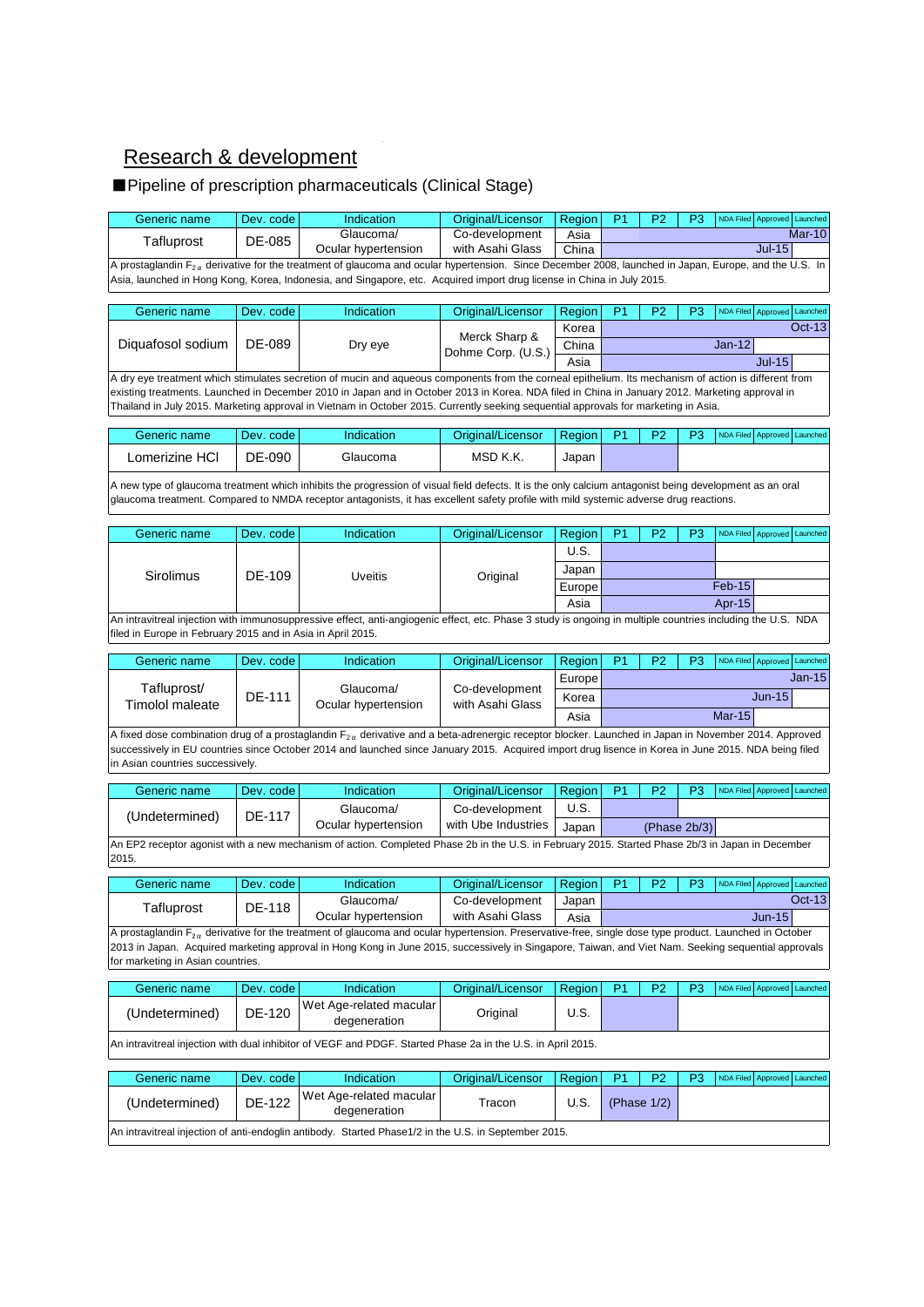| Generic name                                                                                                                                                                                                                                                                                                                                                                 | Dev. name | Indication                                   | Original/Licensor | Region        |  | P2 | P3 |          | NDA Filed Approved Launched |  |
|------------------------------------------------------------------------------------------------------------------------------------------------------------------------------------------------------------------------------------------------------------------------------------------------------------------------------------------------------------------------------|-----------|----------------------------------------------|-------------------|---------------|--|----|----|----------|-----------------------------|--|
| Ciclosporin                                                                                                                                                                                                                                                                                                                                                                  | Cyclokat  | Severe keratitis in<br>patients with dry eye | Original          | <b>Europe</b> |  |    |    |          | $Jul-15$                    |  |
|                                                                                                                                                                                                                                                                                                                                                                              |           |                                              |                   | U.S.          |  |    |    |          |                             |  |
|                                                                                                                                                                                                                                                                                                                                                                              |           |                                              |                   | Korea         |  |    |    | Dec-2015 |                             |  |
|                                                                                                                                                                                                                                                                                                                                                                              |           |                                              |                   | Asia          |  |    |    | Nov-2015 |                             |  |
| An ophthalmic emulsion which improves severe keratitis in adult patients with dry eye by immunosuppressive effect. Cationic emulsion technology has<br>enhanced ocular tissue absorption. Luanched in Germany in July 2015 and planning successive launches in EU countries. NDA filed in Asian countries<br>successively since November 2015 and in Korea in December 2015. |           |                                              |                   |               |  |    |    |          |                             |  |

Generic name Dev. name Indication Original/Licensor Region P1 P2 P3 NDA Filed Approved Launch Ciclosporin Vekacia Vernal Keratoconjunctivitis Original Europe

An ophthalmic emulsion which improves vernal keratoconjunctivitis by immunosuppressive effect. Cationic emulsion technology has enhanced ocular tissue absorption.

| Generic name | Dev. name l | Indication                       | Original/Licensor | <b>Region</b> | D <sub>2</sub> | <b>D2</b> | NDA Filed Approved Launched |  |
|--------------|-------------|----------------------------------|-------------------|---------------|----------------|-----------|-----------------------------|--|
| Latanoprost  | Catioprost  | Glaucoma/<br>Ocular hypertension | Original          | Europe        |                |           |                             |  |
|              |             |                                  |                   |               |                |           |                             |  |

An ophthalmic emulsion of a prostaglandin  $F_{2\alpha}$  derivative, for the treatment of glaucoma and ocular hypertension.

| Generic name                                             | Dev. name l | Indication             | Original/Licensor | Region              | - P1           | P <sub>2</sub> | P3 | NDA Filed Approved Launched |  |  |
|----------------------------------------------------------|-------------|------------------------|-------------------|---------------------|----------------|----------------|----|-----------------------------|--|--|
| Dexamethasone<br>Palmitate                               | Cortilect   | Diabetic macular edema | Original          | Europe <sup>l</sup> | (Phase $1/2$ ) |                |    |                             |  |  |
| An intravitreal injection with anti-inflammatory effect. |             |                        |                   |                     |                |                |    |                             |  |  |

### ■Changes since 2Q FY15 (November 4, 2015)

| Dev. Code / name | <b>Changes</b>                                                    |
|------------------|-------------------------------------------------------------------|
| DE-117           | Started Phase 2b/3 in December 2015 (Japan).                      |
| Cvclokat         | NDA filed in November (Asia). NDA filed in December 2015 (Korea). |